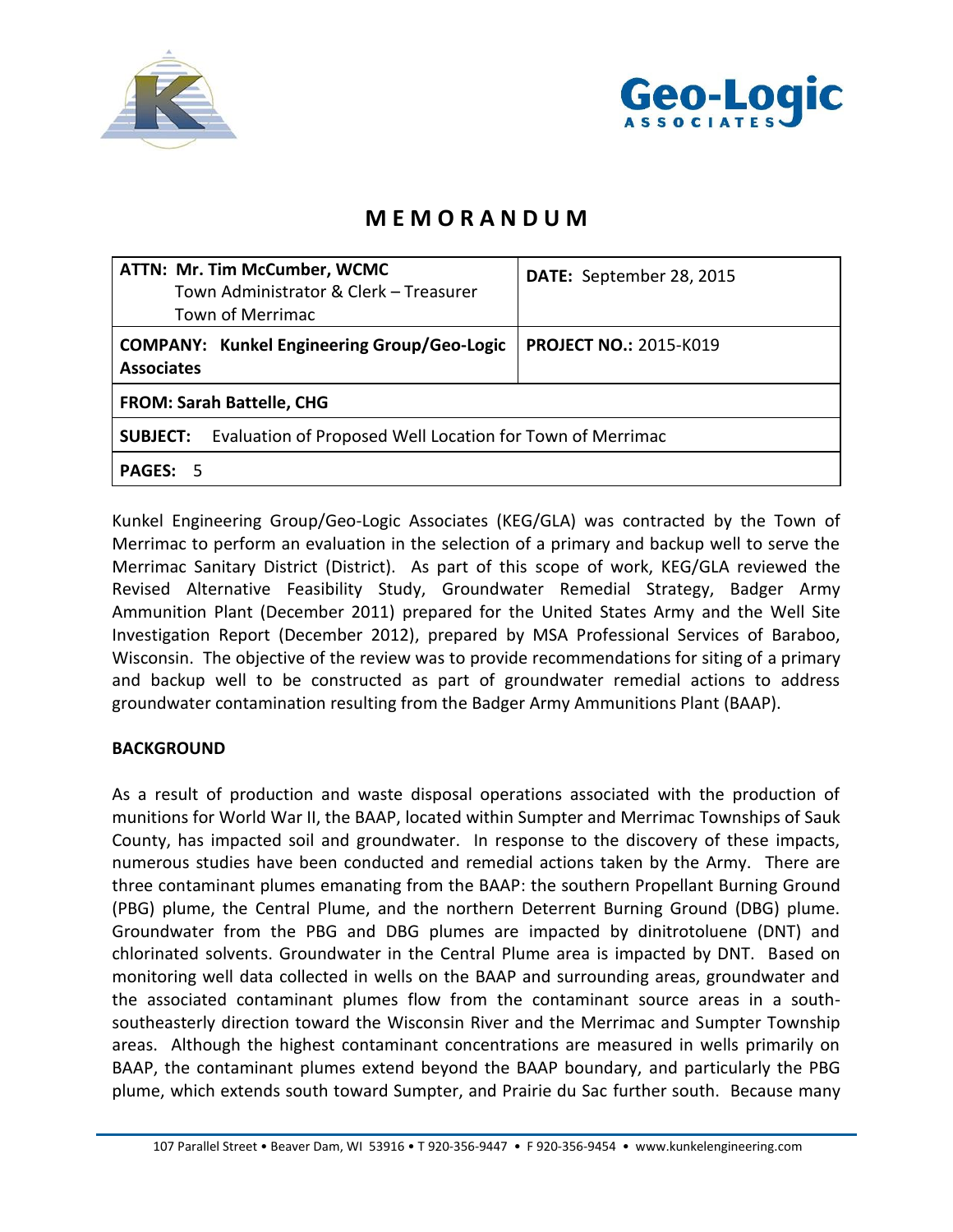of the surrounding communities rely on private groundwater wells for their water supply, there is a potential health risk if the contaminants from the BAAP enter the water supply.

The Revised Alternative Feasibility Study (AFS) recommends the construction of a public water system drawing water from wells located outside of the contaminant plumes and their flow paths. Using select wells to provide municipal water is expected to provide a safe, reliable source of water to the community including well owners located downgradient of the BAAP that may be affected by the migration of the contaminant plumes. Private potable (drinking water) supply wells would be abandoned by the Army (eliminating the exposure risk from ingestion of potentially impacted groundwater) and the drinking water source would be replaced by connection to public water supply. Over time, BAAP expects that the contaminants will degrade naturally, however, groundwater monitoring would continue in select wells to assess the conditions of each of the three groundwater contaminant plumes, and document that they have stabilized or receded.

To implement the proposed remedial action, the affected communities would form a water district for the development and long-term management of the public water system. The public water supply would include the construction of two groundwater production wells, to be located east of the BAAP and outside of limits of the contaminant plumes. The wells would be constructed within the deeper Mount Simon sandstone formation and processed through water storage and treatment facilities before entering the water distribution system. The following sections describe the results of a well test investigation performed to assess possible water supply well locations for the public water system.

## Well Investigation

MSA Professionals of Baraboo, Wisconsin performed an evaluation of four possible well locations by drilling four test borings (Figure 2). Two confirmatory Test Well locations were recommended to be constructed and tested to verify the feasibility of constructing two final wells as the groundwater source for a public water system. The selected test borings were located outside and upgradient of the documented BAAP contaminant plumes. Each test boring was drilled through the Mount Simon formation, encountered at a depth of about 190 to 240 feet below ground surface (bgs) and terminating at depths of about 455 to 530 feet. The Mount Simon formation consisted of an upper layer of cemented dolomite and shale with some sand layers, over a predominant sandstone. Each boring was cased into the Mount Simon Formation with the remainder of the boring left open to its total depth for testing. Following drilling, the test borings were pumped to evaluate their production capabilities, and were also sampled to assess the water quality at each location. Of the four test borings, three (Test Borings #1, #3, and #4) were considered viable well locations, with the best water quality was identified at Test Boring #4. The fourth boring (Test Boring #2) encountered elevated iron (1.95 mg/L), well above the secondary drinking water standard for iron of 0.3 mg/L, and exhibited lower relative production. It should be noted that water quality samples from Test Borings #1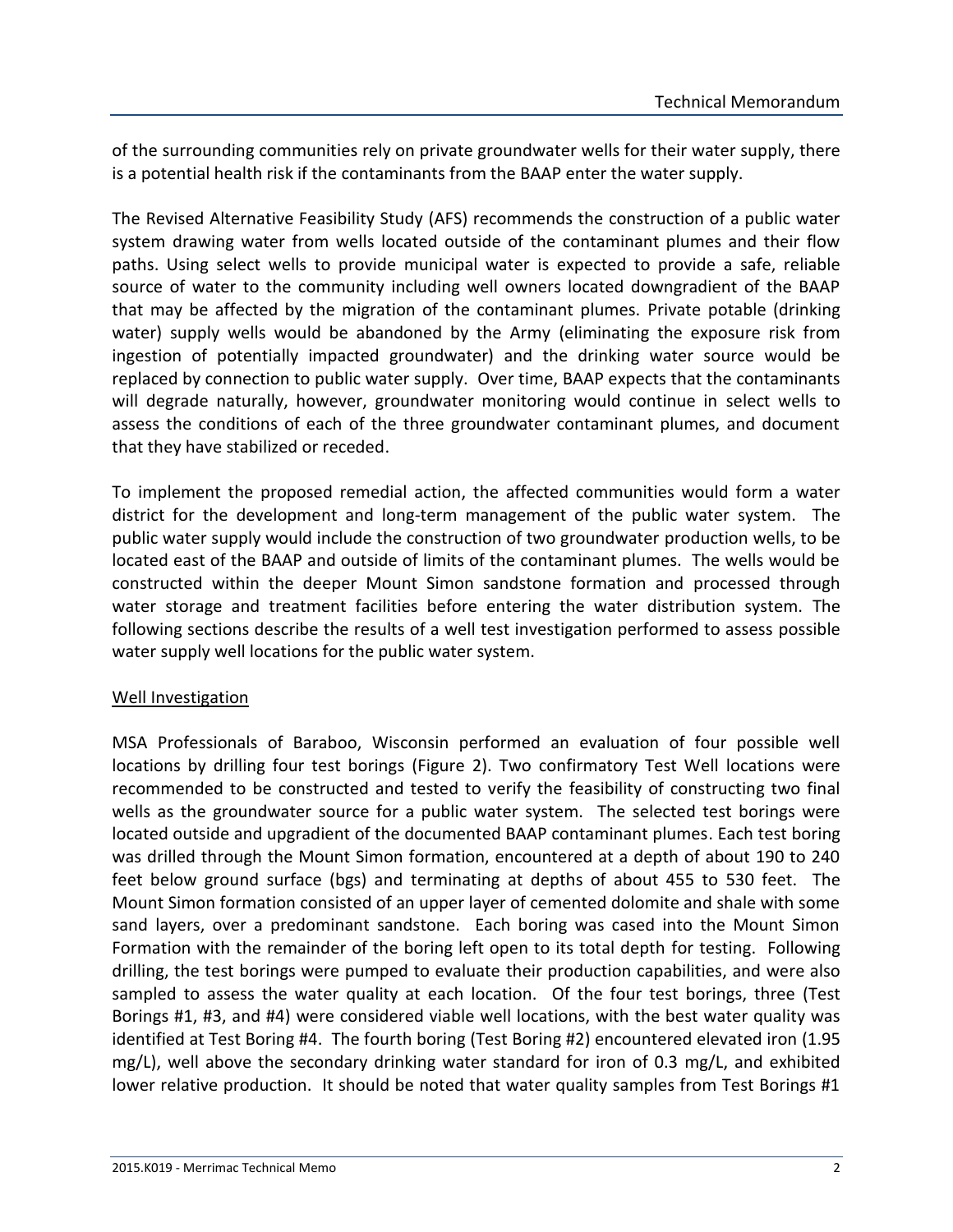and #3 also contained elevated iron (0.772 and 0.377 mg/L, respectively) and water from these wells would require additional treatment to remove iron.

The pumping tests included pumping at a rate of 55 gallons per minute (gpm) within the Mt. Simon sandstone for two hours at Test Boring #1 with no reported drawdown. The other two viable test borings were each pumped at about 100 gpm over a period of 72 hours. Test Boring #3 exhibited drawdown of nine feet before stabilizing for the duration of the test, while Test Boring #4 exhibited a maximum drawdown of 25 feet. Additionally, the pumping test results suggest that the upper Mt. Simon formation (shale and dolomite above the sandstone), is acting as an aquitard to separate the Mt. Simon sandstone aquifer from shallower unconsolidated sand and gravel aquifer above.

MSA conducted a record search for potential contaminant sources within one mile of the three viable well locations (viable Test Borings #1, #3 and #4 correspond to Test Well locations A, B and C) (See attached Figures 1 and 2). Potential contaminant sources included spill sites, solid waste sites, leaking underground storage tanks (USTs), and existing fuel storage tanks (above and below ground). Results indicated all spills had received "closed" status from the Wisconsin Department of Natural Resources (DNR) or Department of Agriculture, Trade, and Consumer Protection (ATCP), and were located downgradient of the proposed well locations. MSA reports that there were no solid waste sites, leaking UST, or existing fuel storage tanks with one half mile of the proposed well locations. A search of known septic tanks within 400 feet of each well location was also conducted (the required distance between a production well and a septic system). There are septic systems and publicly owned treatment works (POTWs) in the vicinity of each of the Test Well locations, however, there were no septic systems within the required 400 feet of the three proposed Test Well locations. Test Well B is located adjacent to the Eagle Point and Foster's Shore developments. This area is zoned for single- family homes, each with its own private septic system that would result in septic systems within 400 feet of the Test Well B. The proposed District is requesting a variance to allow septic tanks within 100 feet of Test Well B if development of a final well in this location occurs.

Results of the Well Investigation (MSA, 2012) conclude that the locations identified as Test Wells A and C are the most viable locations. Test Well B's location in a residential development area is considered a viable location and could be used if results of either Test Well sites A or C are unsatisfactory.

## **SUMMARY AND CONCLUSIONS**

KEG/GLA conducted a review of the Revised AFS prepared for the BAAP and the Well Investigation Report prepared for the proposed District to evaluate a primary and backup well to serve the District. Based on our review of the Revised AFS, KEG/GLA believes that the proposed remedy to construct a Public Water System outside of the groundwater contaminant plumes from the BAAP and into the underlying Mt. Simon sandstone is the best long-term solution for the Town of Merrimac and the surrounding communities to be incorporated into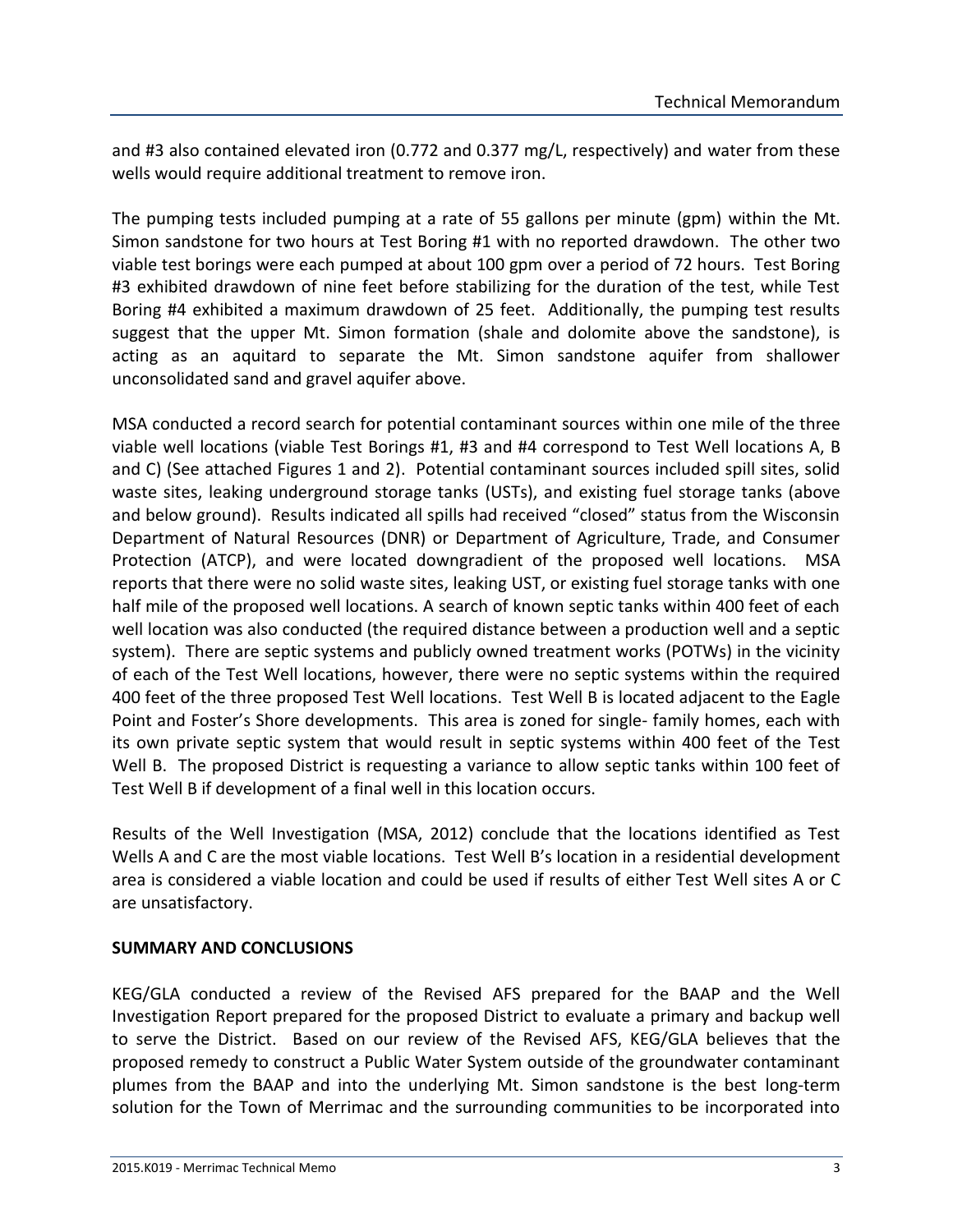the District. The upper portion of the well will be cased and sealed to isolate the producing zone from the overlying shallow aquifer that has been impacted by DNT and chlorinated solvents from the BAAP. The following benefits will be realized by the public water system:

- Provides the best opportunity for long-term protection of the health of the community;
- Provides the ability to monitor water quality at one point source and ensure a consistent safe water source rather than multiple private wells with unregulated water quality;
- If contamination is identified, allows for treatment to be implemented at one well rather than multiple wells.
- Reduces the risk of private wells being drilled within the groundwater contaminant plume; and
- Reduced the potential for changes in the aquifer and plume configuration that could occur from pumping of multiple wells at different pumping rates.

KEG/GLA also concurs with the conclusions presented by MSA to drill and construct Test Wells at locations A and C to verify the feasibility of constructing two final wells at these locations as groundwater sources for the proposed public water system. If a priority is assigned to these wells, Test Well C would be rated first with the best water quality and its location, which is the furthest east and furthest from the groundwater contaminant plumes. It is located 200 feet southeast of the intersection of Highway 78 and Mattson Road. Constant rate pumping at this well location yielded about 100 gpm, though the Mt. Simon sandstone may be thinner at this location (around 50 feet).

Test Well A, located on agricultural land at the intersection of Goette Road and Highway 78, is also viable, but may require iron removal if similar water quality is encountered to that in the adjacent Test Boring (#1). Additionally, the test boring was only tested over a period of 2 hours at a rate of 55 gpm. Typically, a constant rate test of at least 72 hours is recommended to evaluate the hydraulic properties and its production capabilities as was performed at the other viable test borings. Because the actual production rate is uncertain at this location, Test Well A would be considered the backup test well location.

Test Well B, to be located within the Eagle Point/Foster's Shore expansion area on Lucille Lane, is also viable, but is not preferred because of its location within a single-family housing development, the potential for iron treatment if similar water quality is encountered to the test boring, and the future presence of septic systems within 100 feet of the final well, though isolation of the production zone from the upper groundwater is proposed. It is noted that based on the test boring results, this location could produce at the highest potential production rate.

MSA has recommended that each test well be thoroughly tested and KEG/GLA concurs. The testing program should include long-term pumping tests with a series of monitoring wells constructed into the upper and Mt. Simon sandstone aquifers to evaluate aquifer pumping test data as part of the assessment of long-term groundwater available to the community. The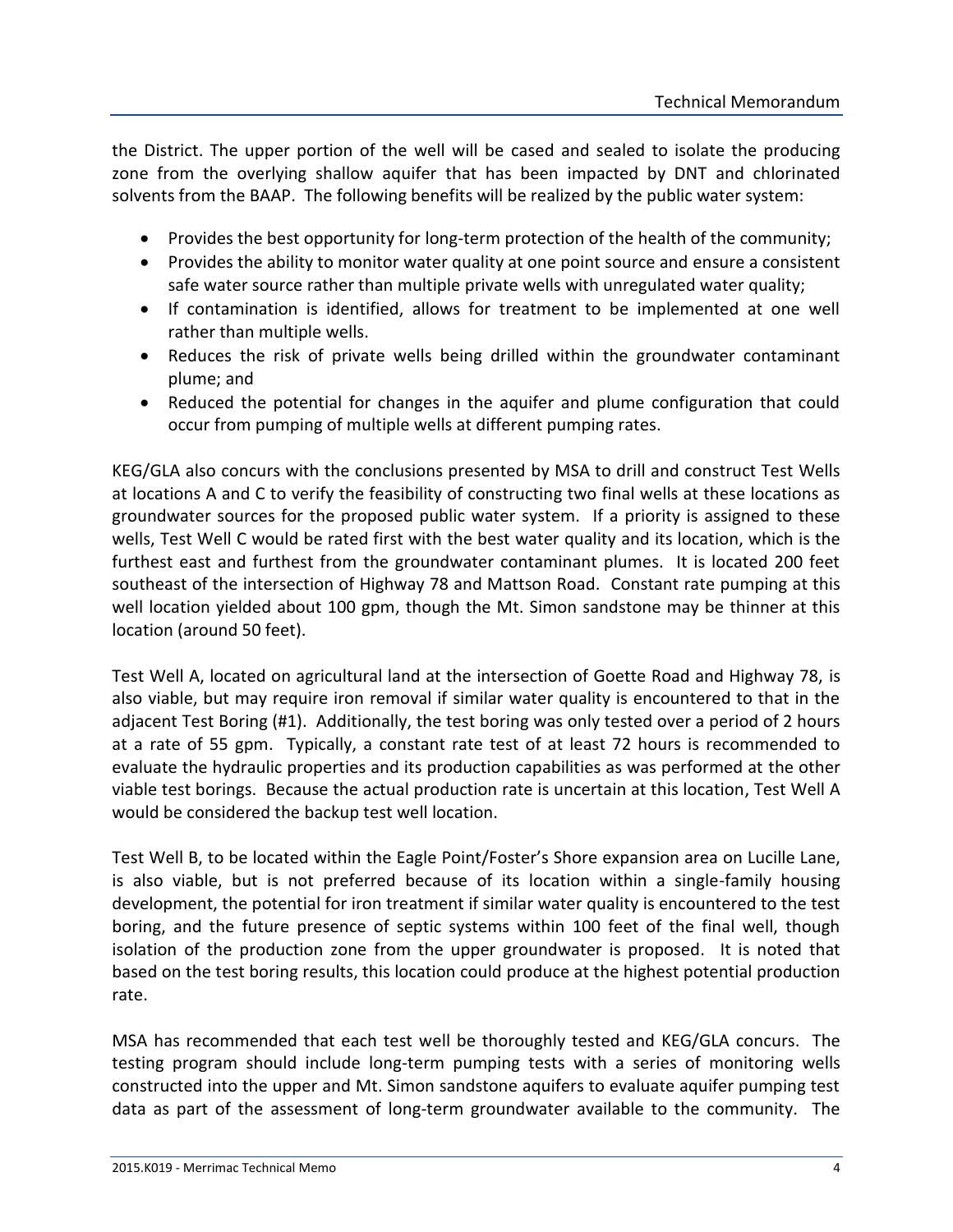aquifer analysis should consider groundwater demand at full build-out in accordance with each community's general plan, the quantity of groundwater in storage, the long-term constant production rate, well drawdown, aquifer hydraulic properties, the zone of influence and the calculated depletion of groundwater within the aquifer over time. It may also be advantageous to model the septic intercept risk to consider the long-term impact to the production zone, should the well seal fail. Water quality testing must include all standard water quality analytical tests, including radiochemistry testing for radium 226 and 228, which may be emitted from the shale units above the producing aquifer. Following testing, the final well design must be developed to ensure isolation of the producing zone from the overlying unconsolidated sand and gravel aquifer and casing of gamma ray emitting shales (resulting in increased radium in groundwater).

In closing, KEG/GLA believes that the remedial alternative proposed by the BAAP to construct a public water system outside of the BAAP groundwater contaminant plumes and into the underlying deeper Mt. Simon sandstone is the best long-term solution for the Town of Merrimac and the surrounding communities. In verifying the location for the final production well, Test Well C is the recommended primary well location based on the water quality data and its location furthest from the contaminant plume migration path. Test Well A is believed to be the better backup production well location (over Test Well B), though some iron removal may be required. A production well located in the vicinity of Test Well B is ranked third, since it would be located within a single-family housing development where septic systems could be in use within 100 feet of the well resulting in an additional potential contaminant risk, in addition to the potential for iron removal treatment that may be required.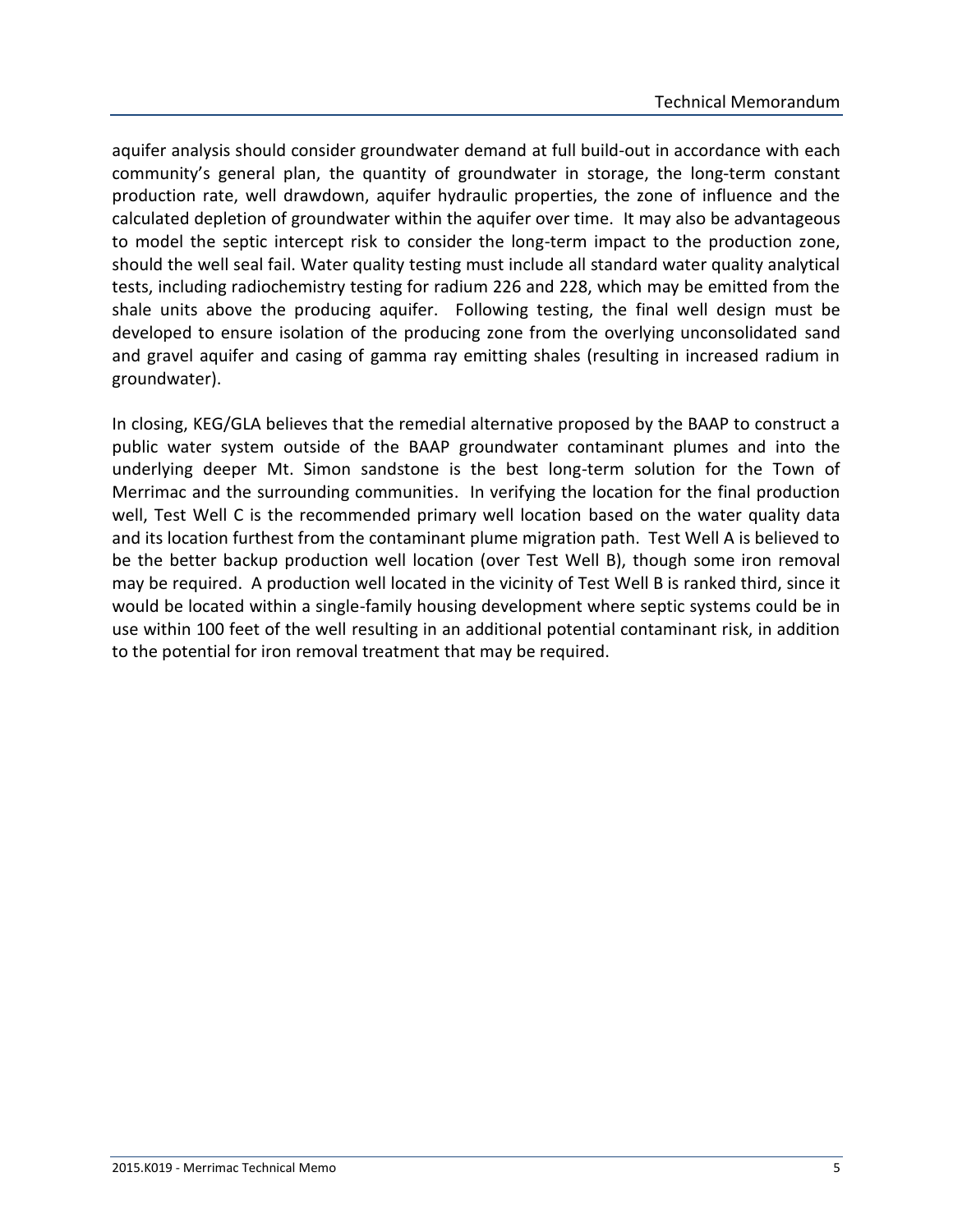